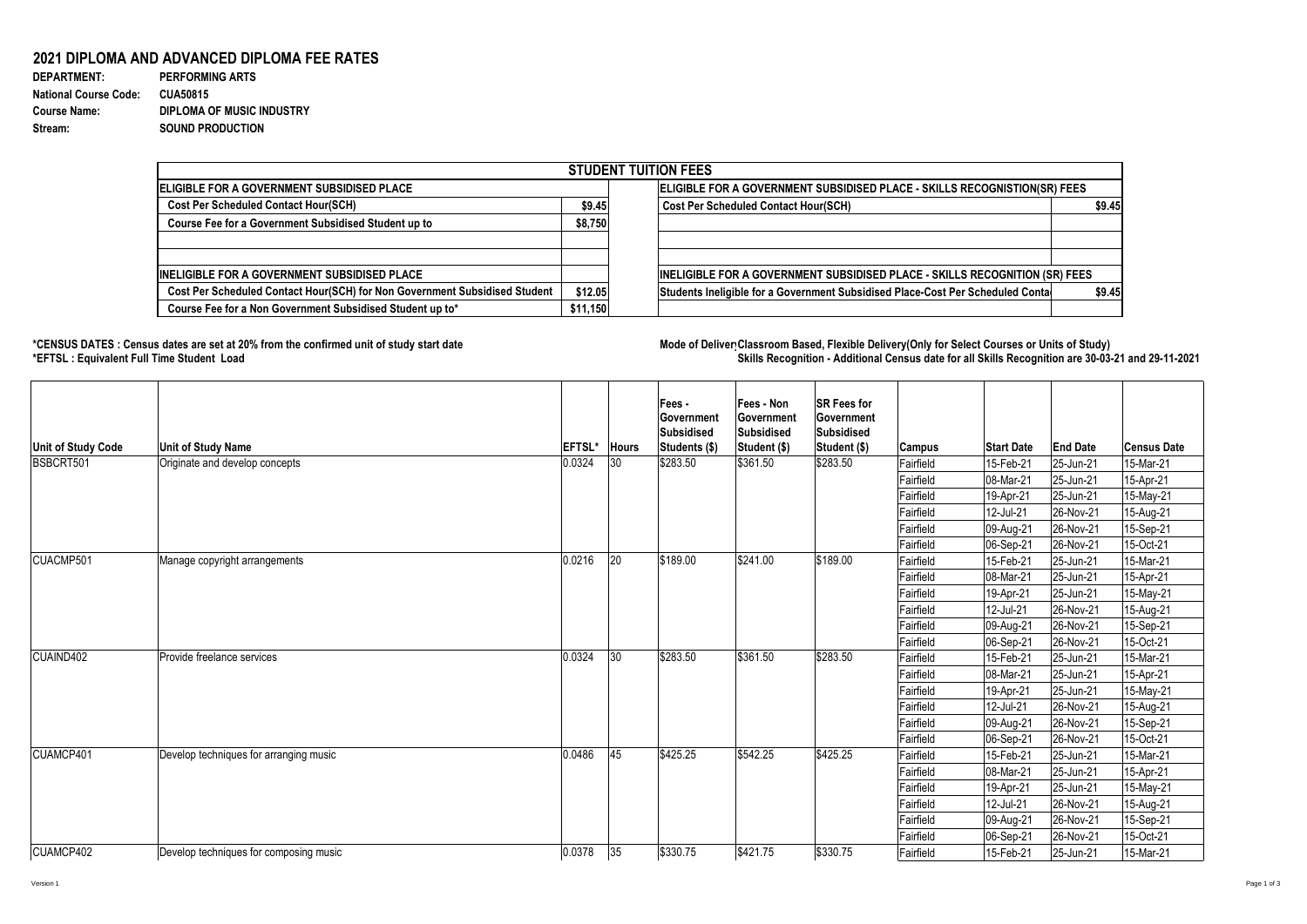| <b>Unit of Study Code</b> | <b>Unit of Study Name</b>                                        | <b>EFTSL*</b> | <b>Hours</b> | <b>Fees-</b><br>∣Government<br>Subsidised<br>Students (\$) | <b>Fees - Non</b><br>Government<br>Subsidised<br>Student (\$) | <b>SR Fees for</b><br><b>Government</b><br>Subsidised<br>Student (\$) | <b>Campus</b> | <b>Start Date</b>     | <b>End Date</b> | <b>Census Date</b> |
|---------------------------|------------------------------------------------------------------|---------------|--------------|------------------------------------------------------------|---------------------------------------------------------------|-----------------------------------------------------------------------|---------------|-----------------------|-----------------|--------------------|
|                           |                                                                  |               |              |                                                            |                                                               |                                                                       | Fairfield     | 08-Mar-21             | 25-Jun-21       | 15-Apr-21          |
|                           |                                                                  |               |              |                                                            |                                                               |                                                                       | Fairfield     | 19-Apr-21             | $ 25 - Jun-21 $ | 15-May-21          |
|                           |                                                                  |               |              |                                                            |                                                               |                                                                       | Fairfield     | 12-Jul-21             | 26-Nov-21       | 15-Aug-21          |
|                           |                                                                  |               |              |                                                            |                                                               |                                                                       | Fairfield     | 09-Aug-21             | $ 26-Nov-21 $   | 15-Sep-21          |
|                           |                                                                  |               |              |                                                            |                                                               |                                                                       | Fairfield     | $ 06 - \text{Sep-}21$ | $ 26-Nov-21 $   | 15-Oct-21          |
| CUAMCP501                 | Compose music using electronic media                             | 0.0649        | 60           | \$567.00                                                   | \$723.00                                                      | \$567.00                                                              | Fairfield     | 15-Feb-21             | 25-Jun-21       | 15-Mar-21          |
|                           |                                                                  |               |              |                                                            |                                                               |                                                                       | Fairfield     | 08-Mar-21             | 25-Jun-21       | 15-Apr-21          |
|                           |                                                                  |               |              |                                                            |                                                               |                                                                       | Fairfield     | 19-Apr-21             | 25-Jun-21       | 15-May-21          |
|                           |                                                                  |               |              |                                                            |                                                               |                                                                       | Fairfield     | 12-Jul-21             | $ 26-Nov-21 $   | 15-Aug-21          |
|                           |                                                                  |               |              |                                                            |                                                               |                                                                       | Fairfield     | 09-Aug-21             | $ 26-Nov-21 $   | 15-Sep-21          |
|                           |                                                                  |               |              |                                                            |                                                               |                                                                       | Fairfield     | 06-Sep-21             | $ 26-Nov-21 $   | 15-Oct-21          |
| CUAMLT501                 | Refine aural perception skills                                   | 0.0649        | 60           | \$567.00                                                   | \$723.00                                                      | \$567.00                                                              | Fairfield     | 15-Feb-21             | 25-Jun-21       | 15-Mar-21          |
|                           |                                                                  |               |              |                                                            |                                                               |                                                                       | Fairfield     | 08-Mar-21             | 25-Jun-21       | 15-Apr-21          |
|                           |                                                                  |               |              |                                                            |                                                               |                                                                       | Fairfield     | 19-Apr-21             | $ 25 - Jun-21 $ | 15-May-21          |
|                           |                                                                  |               |              |                                                            |                                                               |                                                                       | Fairfield     | 12-Jul-21             | 26-Nov-21       | 15-Aug-21          |
|                           |                                                                  |               |              |                                                            |                                                               |                                                                       | Fairfield     | 09-Aug-21             | $ 26-Nov-21 $   | 15-Sep-21          |
|                           |                                                                  |               |              |                                                            |                                                               |                                                                       | Fairfield     | 06-Sep-21             | $ 26-Nov-21 $   | 15-Oct-21          |
| CUAMPF408                 | Develop performance techniques on a second instrument            | 0.0432        | 40           | \$378.00                                                   | \$482.00                                                      | \$378.00                                                              | Fairfield     | 15-Feb-21             | 25-Jun-21       | 15-Mar-21          |
|                           |                                                                  |               |              |                                                            |                                                               |                                                                       | Fairfield     | 08-Mar-21             | $ 25 - Jun-21 $ | 15-Apr-21          |
|                           |                                                                  |               |              |                                                            |                                                               |                                                                       | Fairfield     | 19-Apr-21             | $ 25 - Jun-21 $ | 15-May-21          |
|                           |                                                                  |               |              |                                                            |                                                               |                                                                       | Fairfield     | 12-Jul-21             | $ 26-Nov-21 $   | 15-Aug-21          |
|                           |                                                                  |               |              |                                                            |                                                               |                                                                       | Fairfield     | 09-Aug-21             | $ 26-Nov-21 $   | 15-Sep-21          |
|                           |                                                                  |               |              |                                                            |                                                               |                                                                       | Fairfield     | 06-Sep-21             | $ 26-Nov-21 $   | 15-Oct-21          |
| CUAMPF502                 | Incorporate interactive technology into performance              | 0.0649        | 60           | \$567.00                                                   | \$723.00                                                      | \$567.00                                                              | Fairfield     | 15-Feb-21             | $ 25 - Jun-21 $ | 15-Mar-21          |
|                           |                                                                  |               |              |                                                            |                                                               |                                                                       | Fairfield     | 08-Mar-21             | $ 25 - Jun-21 $ | 15-Apr-21          |
|                           |                                                                  |               |              |                                                            |                                                               |                                                                       | Fairfield     | 19-Apr-21             | $ 25 - Jun-21 $ | 15-May-21          |
|                           |                                                                  |               |              |                                                            |                                                               |                                                                       | Fairfield     | 12-Jul-21             | $ 26-Nov-21 $   | 15-Aug-21          |
|                           |                                                                  |               |              |                                                            |                                                               |                                                                       | Fairfield     | 09-Aug-21             | $ 26-Nov-21 $   | 15-Sep-21          |
|                           |                                                                  |               |              |                                                            |                                                               |                                                                       | Fairfield     | $ 06 - \text{Sep-}21$ | $ 26-Nov-21 $   | 15-Oct-21          |
| CUAPPR501                 | Realise a body of creative work                                  | 0.0865        | 80           | \$756.00                                                   | \$964.00                                                      | \$756.00                                                              | Fairfield     | 15-Feb-21             | $ 25 - Jun-21 $ | 15-Mar-21          |
|                           |                                                                  |               |              |                                                            |                                                               |                                                                       | Fairfield     | 08-Mar-21             | $ 25 - Jun-21 $ | 15-Apr-21          |
|                           |                                                                  |               |              |                                                            |                                                               |                                                                       | Fairfield     | 19-Apr-21             | $ 25 - Jun-21 $ | 15-May-21          |
|                           |                                                                  |               |              |                                                            |                                                               |                                                                       | Fairfield     | 12-Jul-21             | 26-Nov-21       | 15-Aug-21          |
|                           |                                                                  |               |              |                                                            |                                                               |                                                                       | Fairfield     | 09-Aug-21             | $ 26-Nov-21 $   | 15-Sep-21          |
|                           |                                                                  |               |              |                                                            |                                                               |                                                                       | Fairfield     | 06-Sep-21             | $ 26-Nov-21 $   | 15-Oct-21          |
| CUAPPR505                 | Establish and maintain safe creative practice                    | 0.0324        | $ 30\rangle$ | \$283.50                                                   | \$361.50                                                      | \$283.50                                                              | Fairfield     | 15-Feb-21             | $ 25 - Jun-21 $ | 15-Mar-21          |
|                           |                                                                  |               |              |                                                            |                                                               |                                                                       | Fairfield     | 08-Mar-21             | $ 25 - Jun-21 $ | 15-Apr-21          |
|                           |                                                                  |               |              |                                                            |                                                               |                                                                       | Fairfield     | 19-Apr-21             | $ 25 - Jun-21 $ | 15-May-21          |
|                           |                                                                  |               |              |                                                            |                                                               |                                                                       | Fairfield     | 12-Jul-21             | 26-Nov-21       | 15-Aug-21          |
|                           |                                                                  |               |              |                                                            |                                                               |                                                                       | Fairfield     | 09-Aug-21             | $ 26-Nov-21 $   | 15-Sep-21          |
|                           |                                                                  |               |              |                                                            |                                                               |                                                                       | Fairfield     | 06-Sep-21             | $ 26-Nov-21 $   | 15-Oct-21          |
| CUAPPR606                 | Extend expertise in a specialised art form to professional level | 0.0865        | 80           | \$756.00                                                   | \$964.00                                                      | \$756.00                                                              | Fairfield     | 15-Feb-21             | $ 25 - Jun-21 $ | 15-Mar-21          |
|                           |                                                                  |               |              |                                                            |                                                               |                                                                       | Fairfield     | 08-Mar-21             | $ 25 - Jun-21 $ | 15-Apr-21          |
|                           |                                                                  |               |              |                                                            |                                                               |                                                                       | Fairfield     | 19-Apr-21             | $ 25 - Jun-21 $ | 15-May-21          |
|                           |                                                                  |               |              |                                                            |                                                               |                                                                       | Fairfield     | 12-Jul-21             | $ 26-Nov-21 $   | 15-Aug-21          |
|                           |                                                                  |               |              |                                                            |                                                               |                                                                       | Fairfield     | 09-Aug-21             | $ 26-Nov-21 $   | 15-Sep-21          |
|                           |                                                                  |               |              |                                                            |                                                               |                                                                       |               |                       |                 |                    |